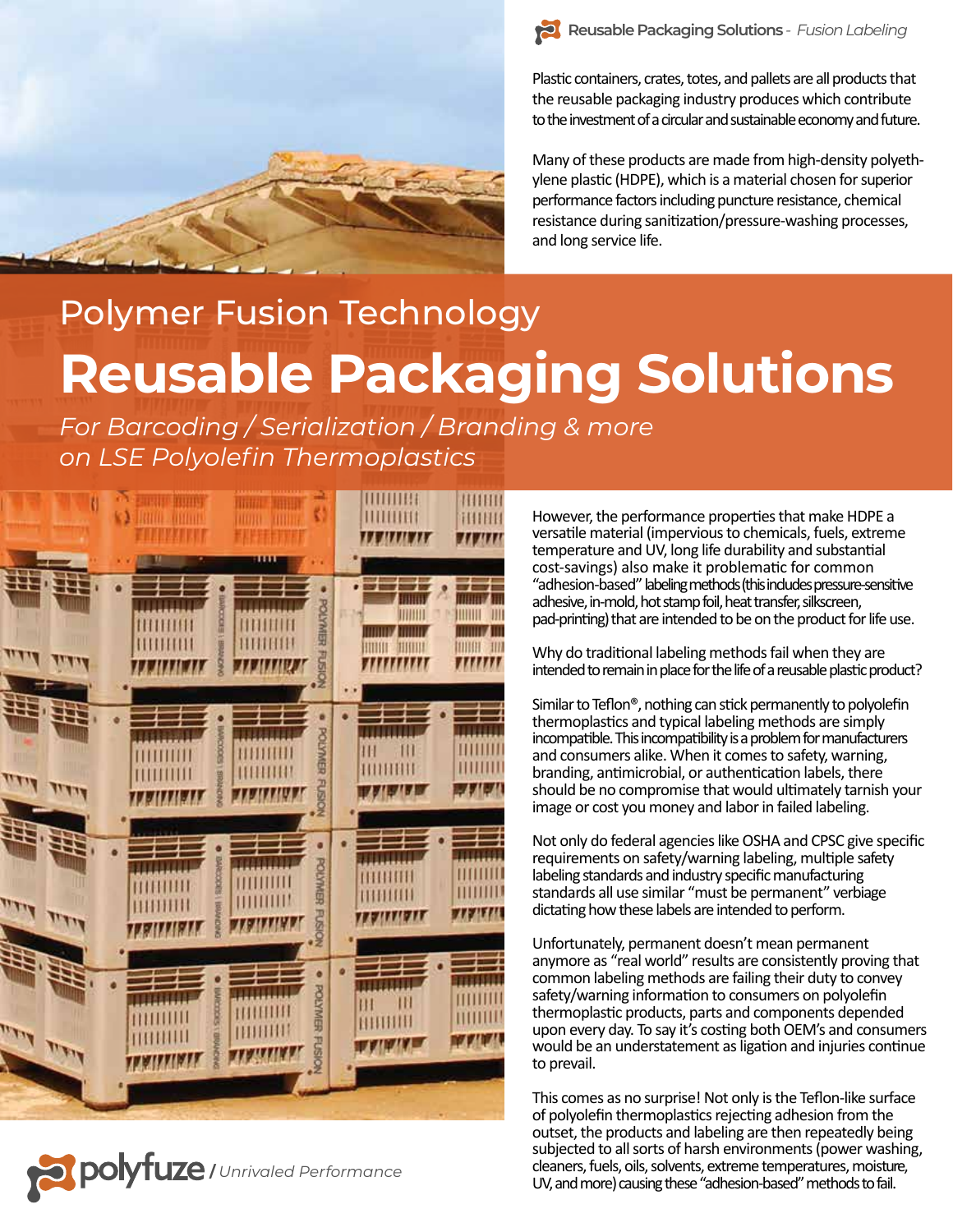



Polymer Fusion Technology label printed and fused to LSE pallets.



Polyfuze technology fusing into part subsurface.

# **Polymer Fusion Labeling Technology**

Polymer Fusion Labeling Technology is the science of merging two separate polyolefin thermoplastic polymers together (polyolefin label + polyolefin product) utilizing melting point, time and pressure producing a singular piece of plastic without the use of adhesives, tie layers, bonding agents, or secondary surface treatments.

Polymer Fusion Labeling Technology is specifically engineered for perfect compatibility with polyolefin thermoplastic products to deliver unrivaled lifelong performance.

During application, the Polymer Fusion Label and polyolefin thermoplastic product simultaneously reach melting point causing a "fusion reaction." The result - a permanent safety, warning, brand, authentication, or antimicrobial mark on plastic that cannot be lifted, separated, or removed for the life of the product no matter the environment or exposure.

When labeling for longevity, durability, and permanence matter most, Polyfuze's industry-leading Lifetime Guarantee provides peace of mind that Polymer Fusion Technology has the reusable packaging industry's unique problems in mind to support lifetime labeling.

## **Polymer Fusion Labeling Applications for Reusable Packaging**

- **Labels for pallets**
- **Labels for crates**
- **Labels for totes**
- **Labels for bulk containers**
- **Labels for food-grade containers**

## **Polymer Fusion Labeling Performance Proper�es for Reusable Packaging**

- **FDA-Compliant**
- $\blacksquare$  **100% compatible with low surface energy (LSE) polyolefin (no inks, substrates, or adhesives)**
- **100% polymer fusion melds at molecular level with LSE polyolefin**
- $\blacksquare$  Impervious to harsh environments, chemicals, sanitation  **processes, pressure-washing, moisture-rich environments, solvents, oils, and extreme temperatures**
- **Anti-Counterfeit & Authentication capabilities**
- **E** Life-use track & trace labeling solutions
- **Antimicrobial due to "label-less" result**
- Can be manufactured with BioCote<sup>®</sup> for added silver ion  **protec�on**
- **Branding labels**
- **Tracking & Tracing labels**
- **Anti-counterfeit & Authentication labels**
- **An�microbial labels**
- **Marning, safety, instructional, informational labels**

©2021 Polyfuze Graphics Corporation. All rights reserved. Polymer Fusion Technology and Polyfuze product names are trademarks of Polyfuze Graphics Corporation.



#### **Polyfuze USA**

999 W. State Route 89A Clarkdale, Arizona 86324 +1 (928)-634-8888 info@polyfuze.com engineering@polyfuze.com